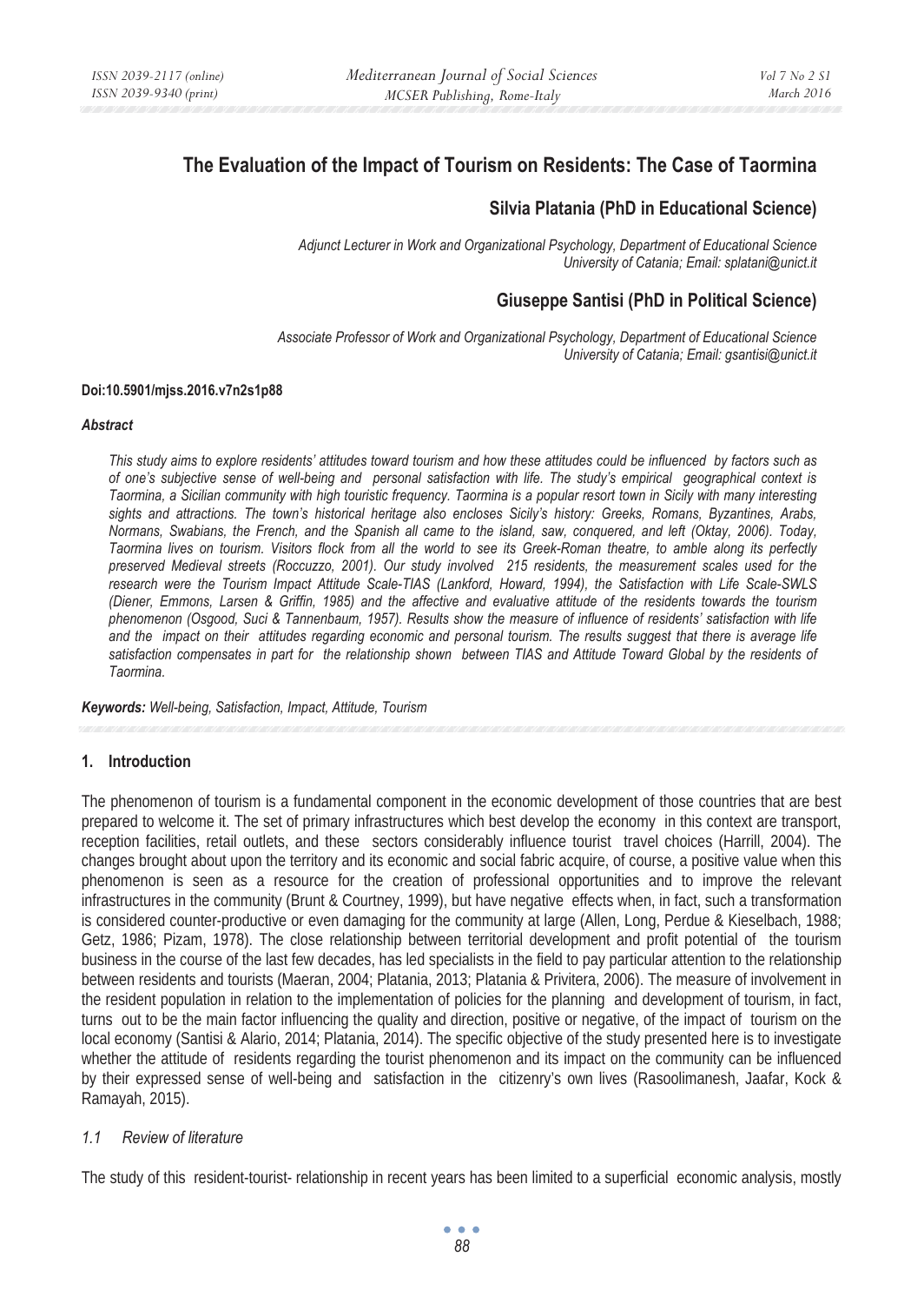focused on the role of the tourist considered only as a consumer who pays to have a efficient service rendered by the host community (Wall & Mathieson, 2006; Woosnam & Norman, 2010). It was only during the period of the 1970's that the resident's point of view started to receive more attention, as shown by the great number of studies in literature regarding the attitude of residents towards tourists (Almeida-Santos & Buzinde, 2007; Ishikawa & Fukushibe, 2006; Lepp, 2007; McGehee & Andereck, 2004; Ryan & Cave, 2005; Zhang, Inbakaran, & Jackson, 2006).

In particular, certain studies have focused on very different contexts: from rural communities (Wang & Pfister, 2008) to urban areas (Harrill & Potts, 2003), from the mountainous regions (Nepal, 2008) to the coastal areas (Andriotis & Vaughan, 2003), then analyzing the impact that different approaches to tourism involve from locally- sustained expenditures (Sirakaya-Turk, Ekinci & Kaya, 2008) to nationally-indebted (Gursoy, Chi & Dyer, 2010).

Much less input from analysis has been able to offer theoretical models for the study of these constructs. The references have been largely limited to the theory of community sentiment (Jurowski, 1998; McCool & Martin, 1994; Um & Crompton, 1987; Vesey & Dimanche, 2000; Williams, McDonald, Riden & Uysal. 1995), the theory of social exchange (Getz, 1994; McGehee, Andereck & Vogt, 2002; Perdue et Al., 1990) and the theory of the "Growth Machine" (Canan & Hennessy, 1989; Martin, McGuire & Lawrence, 1998).

Despite the diversity of approaches and content, research developed in this field shares the utilization of a predefined set of independent variables (Huh & Vogt, 2008; Draper, Woosnam & Norman, 2011) adopted to predict the perceptions of residents towards tourism, such as the traditional socio-demographic dimensions (e.g. age, gender, education, length of residence, ethnicity), socio-economic (income and economic dependence in tourism activities); those most closely linked to the geographical space-dimension (e.g. physical distance between residents and tourists); and, finally, those studies that focus on the travel habits of the resident (e.g. number of national and international trips made). These studies lead to differing, not always consistent results. (for a relatively complete analysis, refer to Harrill, 2004)

Recently, literature on this topic has increased interest in analyses that focus on the quality of life (Schalock, 1996) and subjective well-being (Filep & Deery, 2010), which are useful in explaining the attitude of residents towards the tourist phenomenon and, in particular, these studies emphasis on creating a hypothesis envisioning a concept of tourism that positively influences the level of subjective well-being and resident quality of life (Andereck & Nyaupane, 2011: Nawijn & Mitas, 2011).

In the description of subjective well-being, scholars generally refer to two components, a "hedonistic level of affect", or "affective" component (Veenhoven, 2009), which refers to the concept of happiness experienced by the individual- and the "satisfaction with their life", or the "cognitive" component, referring to a process of evaluation of quality of life based on personal criteria (Santisi & Platania, 2014; Santisi, Platania & Hichy, 2014). These results, however, do not take into consideration how perceptions of tourism and the attitude of tourists can be closely determined by the level of well-being and satisfaction with one's life.; those factors that could, in some way, constitute prerequisites for a positive or negative attitude towards tourism, and not only regarding its consequences.. The concept of "attitude" is, in fact, defined as a prolonged predisposition towards a particular aspect of the surrounding environment. This aspect is reinforced by perceptions and beliefs about reality but at the same time are strongly influenced by the values and personality of the individual (Getz, 1994). Therefore, the attitudes of residents towards tourists do not change readily, and cannot be simply considered as deriving from the knowledge that the former have about the impact of tourism on their quality of life (Wang & Pfister, 2008) or by some demographic and socio-economic elements, but rather have to do with beliefs that the resident himself has internalized and self-identified (Carmichael, 2006).

In this regard, existing literature on the subject contains a number of theoretical contributions that attempt to provide a description of the typical evolution in stages of residents' attitudes towards tourism. Doxey (1975), in his model gauging an index of " tourist irritation", shows the presence of four different phases that the community would succumb to with increasing impact from tourism: from euphoria to apathy, successively to irritation, finally culminating in open antagonism.

Butler (1980) proposes a similar approach in which the community itself would be involved in developing greater awareness including adopting an attitude of opposition to the consequences of tourism, including proposing diverse theoretical models to describe and categorize the attitudes assumed by the residents affected by tourism, divided into grades of higher or lower acceptance. (Butler, 1975; Dogan, 1989; Ap & Crompton, 1993)

The present study, therefore, aims to better understand how the attitudes of residents towards tourism may be related to a more complex set of factors, both external and environmental- economic and socio-demographic factors; also internal subjective well-being experienced and deriving satisfaction from one's lives. The assumption is that these factors may affect the image of the tourist as just "another", thus transforming in extremes the "resident-tourist" label into dichotomous terms such as, "self vs other" (McNaughton, 2006),.

The context dealt with, as above, concerns the territory of the town of Taormina in Messina (ME), has about 11,000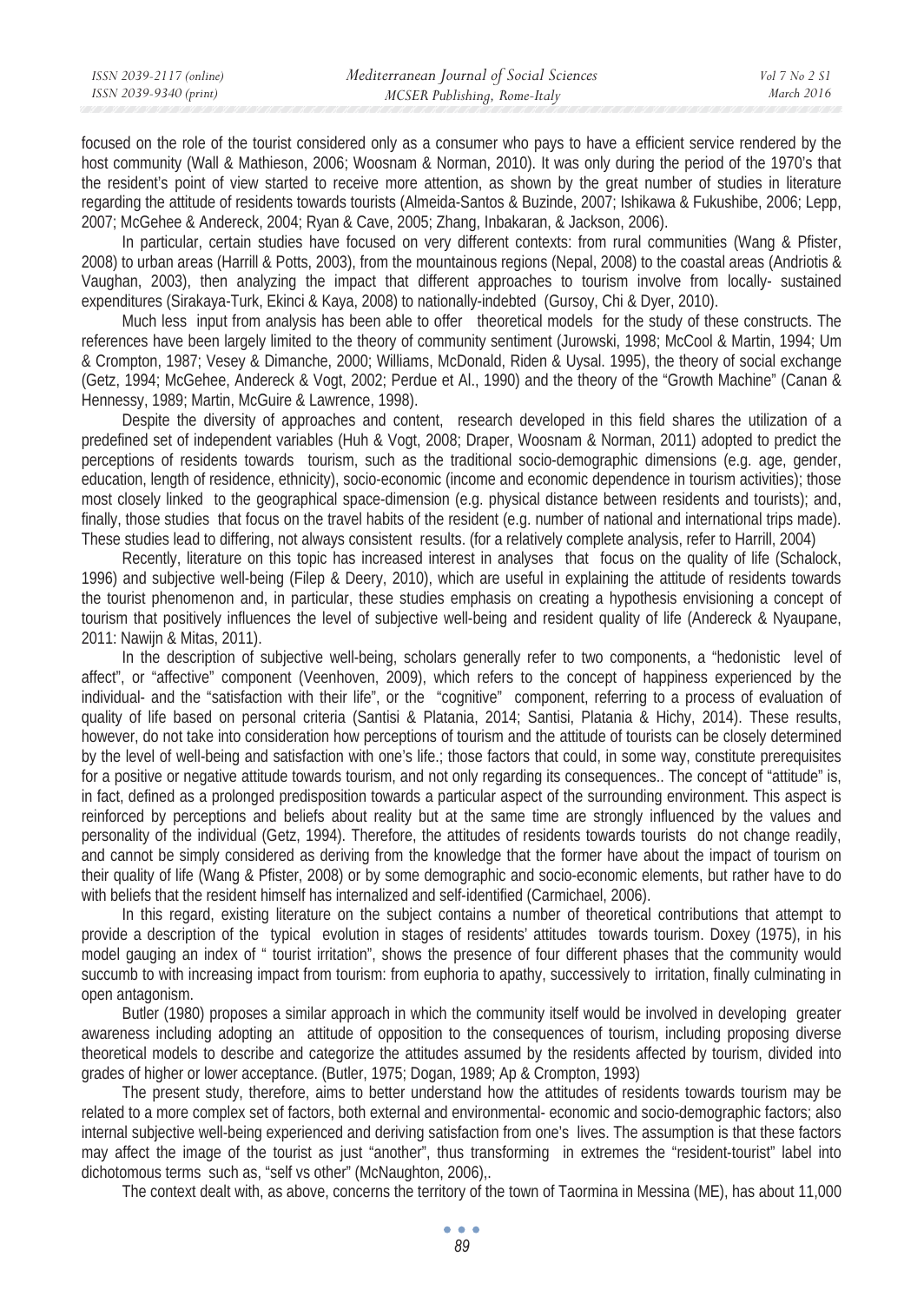| ISSN 2039-2117 (online) | Mediterranean Journal of Social Sciences | Vol 7 No 2 S1 |
|-------------------------|------------------------------------------|---------------|
| ISSN 2039-9340 (print)  | MCSER Publishing, Rome-Italy             | March 2016    |

inhabitants, and has been an internationally- known tourist center since the early 1900's , offering a myriad of both mass and luxury tourist related "products" covering a range from beach tourism to cultural, natural, and business attractions (Oktay, 2006; Platania & Santisi, 2014). This resort, in virtue of its natural, historical, and recreational offerings, has a significant annual impact on tourism statistics. An interesting fact is that since 2006, a 35% increase in foreign visitor presence has been documented. Finally, it seem also interesting to note, that the market- share of tourism demand in Sicily shows that in the most recent period there has been a slight but steady increase in tourist flow, especially in relation to the area's capacity to attract more arrivals rather than just serve those already in the territory (Apostolopoulos, Leontidou e Loukissas, 2014).

### *1.2 Research framework and hypotheses*

The present study aims to identify the attitude of the residents towards the tourism phenomenon in high-density tourist resorts such as Taormina, also registering if and how this attitude is influenced by the degree of satisfaction of the residents in relation to their daily lives. To register these data, a TIAS (Tourism Impact Attitude Scale) system was utilized (Lankford & Howard, 1994) in the European version adapted by Bachleitner & Zims (1999). This statistical instrument is now considered the most reliable two-dimensional scale of measurement correlating data not only with the attitude of residents towards tourism, but also with other variables, such as the level of contact of tourist presence, the rate of growth of the community, gender, income, and sensitivity to environmental concerns (Um & Crompton, 1987).

With regard to the statistics determining subjective "well-being", reference was made to its related cognitive component, expressed in terms of life "satisfaction". The instrument used is the *Satisfaction With Life Scale* – SWLS (Diener, Emmons, Larsen & Griffin, 1985). In particular, the instrument measures the satisfaction expressed by the individual in each relevant area of their life compared to the standard of a subjective rather than external criteria, permitting the development of an over-all "satisfaction with life" scale (Diener, 1984; Diener, Emmons, Larsen & Griffin, 1985). Recent research has pointed out that residents' perception of the impact of tourism is influenced, indeed, by the satisfaction with life quotient, understood as a cognitive component (Nawijn & Mitas, 2012).

These factors taken together lead to the following hypotheses to be tested in this research paper:

H1*: The relationship between tourist-resident is strongly influenced by variables of the environment, both social and economic.* 

H2: *The positive impact of tourism on attitude increases if there is resident awareness of economic benefit.* 

H3*: Residents with improved economic and social position have greater "life satisfaction".* 

H4: *The over-all attitude of residents towards tourism is positively correlated with the perception of its impact.*

H5: *The life satisfaction variable partially mediates the over-all attitude towards tourism and the perception of its impact.* 

#### **2. Measures**

## *2.1 Sample and Data Collection Procedure*

The research project, conducted through a questionnaire, involving 215 residents in the town of Taormina (100 male and 115 female), mainly aged between 26 and 45 years (67.9%), and have in most cases, a diploma from upper secondary school (61.9%). In reference to employment status, 26.5% of interviewees declared they were public employees, followed by 28% freelance/entrepreneurs. A substantial percentage of participants (45.6%) declared a net annual income of less than 30,000 Euro. Linear structural equation models were calibrated to test the hypothesized models. Tests were completed in AMOS 21.0 (Arbuckle & Wothke, 1999). The participation to the study was completely voluntary, data were collected anonymously and the participants could refuse their participation in any moment. Research procedures have complied with the ethical guidelines and code of conduct of the APA and AIP (Italian Psychological Association).

## *2.2 TIAS*

To measure the attitude of the residents towards tourist flow there was utilized the Tourism Impact Attitude Scale- TIAS (Lankford & Howard, 1994), as adapted to the European context by Bachleitner & Zins (1999). The scale consists of 20 items (13 items in the original TIAS, and 7 added items to measure the psychological-social impact), which provide an indication of the response to the 5-point Likert reference scale, from 1 ("strongly disagree") to 5 ("strongly agree").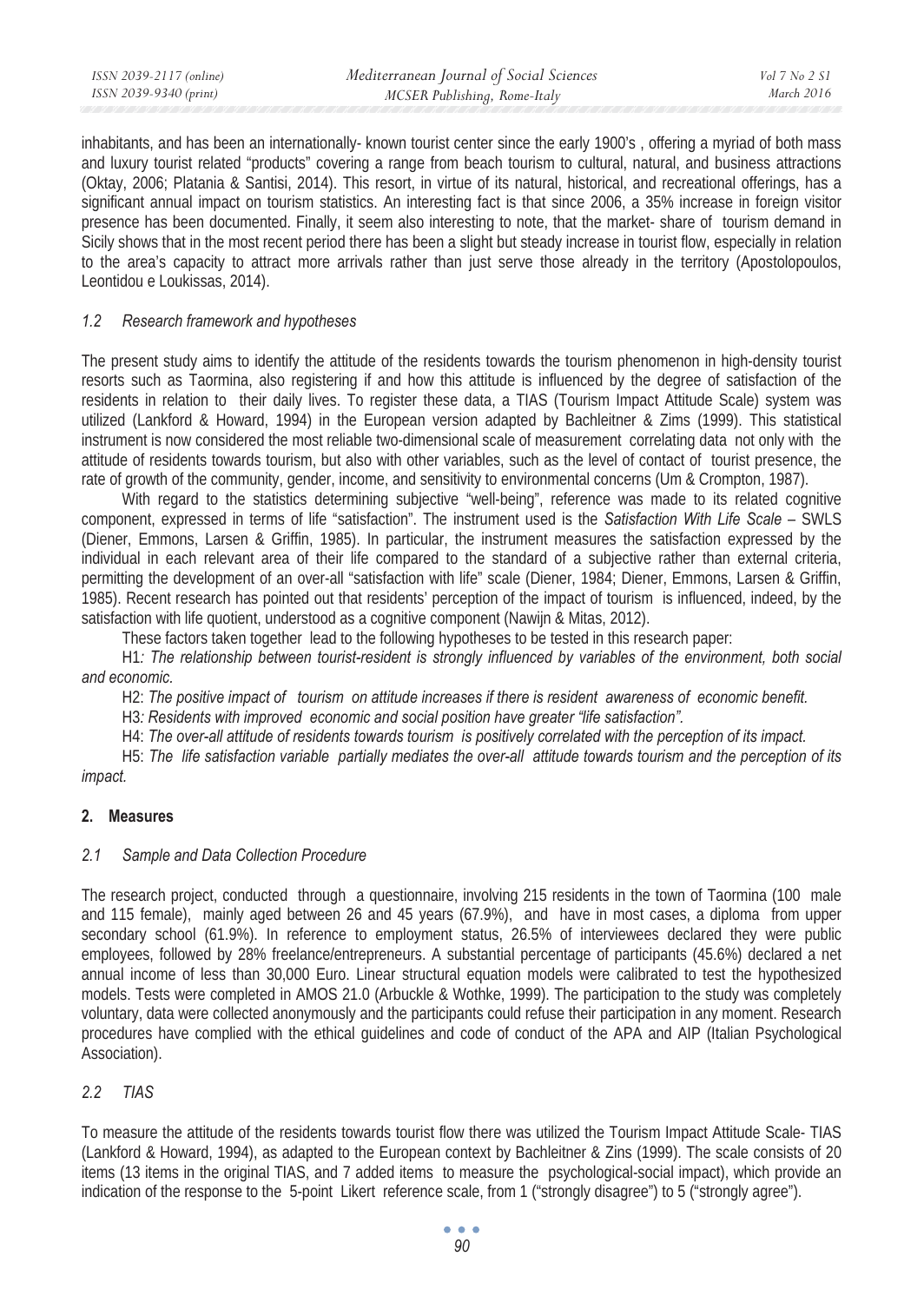| ISSN 2039-2117 (online) | Mediterranean Journal of Social Sciences | Vol 7 No 2 SI |
|-------------------------|------------------------------------------|---------------|
| ISSN 2039-9340 (print)  | MCSER Publishing, Rome-Italy             | March 2016    |

The instrument is divided into six sub scales: "tourism development", "personal benefits" and "infrastructures" which are integrated into factors, "economy and infrastructure", "crowding", "pollution" and "discrimination", that, in turn , are related to "concern for the environment". Respectively, the alpha factor, "economy and infrastructure" and "concern for the environment" are equivalent to alpha .88 and .86.The choice of the designated model is derived from the knowledge that the structural component remains stable even during economic and social changes (Bachleitner & Zins, 1999) (in this sense, the environmental dimension of resident perceptions is much more sensitive to changes on a large scale) (Lindberg & Johnson, 1997).

## *2.3 SWLS*

To measure the level of satisfaction with one's lives, the Satisfaction with Life Scale-SWLS (Diener, Emmons, Larsen & Griffin, 1985) was utilized. It is an instrument that consists of 5 items to which it is necessary to indicate one's level of disagreement/agreement on a Likert 7-point scale, from 1 ("strongly disagree") to 7 ("strongly agree"). The alpha of the SWLS is equal to a.87. The Satisfaction with life Scale was developed as a measure of the judgmental component of subjective well-being (SWB). The judgmental component was also conceptualized as life satisfaction. Evidence for the reliability and predictive validity of the SWLS is presented, and its performance is compared to other related scales. In addition, the high convergence of self and peer-reported measures of subjective well-being and life satisfaction provide strong evidence that subjective well-being is a relatively global and stable phenomenon.

## *2.4 The Evaluative and Affective Attitude of the Residents Towards the Tourism Phenomenon*

To measure the affective and evaluative attitude assumed towards tourism there was implemented a semantic differential (Osgood, Suci & Tannenbaum, 1957) to 7 points. Participants were asked to express their evaluation of a concept-stimulus, "Tourism in Sicily…." Through a series of pairings of bipolar adjectives that represent the extremes of a continuum with respect to which the subject has to indicate every time how close the concept-stimulus comes to one adjective rather than the other. The instrument is composed of 17 pairs of bipolar adjectives: ten pairs to measure the evaluative attitude (e.g. "useful-useless") and 7 pairs to measure the affective attitude (e.g. "pleasant-unpleasant"). The alpha for the affective and evaluative attitude is equal to a.83 and a.76, respectively. Over, the two variables measure the over-all attitude of residents towards tourism.

## **3. Results**

With regard to tourism impact, namely, the attitude that Taormina resident has developed towards tourism, the results that emerge from the responses given to the Tourism Impact Attitude Scale (TIAS) (Table 1) indicate that the two main factors of TIAS (Economy and Infrastructure, Environmental Concern) and the six subscales (Tourism Development, Personal Economic Benefits, Infrastructure, Crowding, Pollution, Discrimination) represent all sufficiently high values of Alpha, which give useful indications for the analysis of the model's validity. In addition, the subscale that has the highest average value is "*Personal Economic Benefits*" (*M*=4.25, *SD*=1.60), followed by "*Infrastructure*" (*M*=4.15, *SD*=1.26). These results indicate, firstly, that there is both a good degree of awareness regarding personal and economic benefits tourism creates, and also that, thanks to this factor, there has been an improvement in civic-oriented infrastructures and thus better services offered to the community at large.

| Table 1. Summary Statistics and Alpha's Cronbach values N=215 |  |  |  |  |
|---------------------------------------------------------------|--|--|--|--|
|---------------------------------------------------------------|--|--|--|--|

| <b>Tias's Factor</b>                                        | <b>Aggregated Subscale</b> |      | <b>Mean Standard Deviation Alpha's Cronbach</b> |     |
|-------------------------------------------------------------|----------------------------|------|-------------------------------------------------|-----|
|                                                             | Tourism Development        | 4.10 | .90                                             | .64 |
| Economy and Infrastrucuture Personal Economic Benefits 4.25 |                            |      | 1.60                                            | .79 |
|                                                             | Infrastructure             | 4.15 | 1.26                                            | .68 |
| <b>Enviromental Concern</b>                                 | Crowding                   | 3.77 | .b                                              | .80 |
|                                                             | Pollution                  | 3.20 |                                                 | .85 |
|                                                             | <b>Discrimination</b>      | 3.99 | 52                                              |     |

Another aspect to consider, however, is also the sub-scale "Discrimination" (*M*=3.99, *SD*=.52). Residents show impatience with the fact that greater importance is attributed to tourism than to the needs of the local workers, who show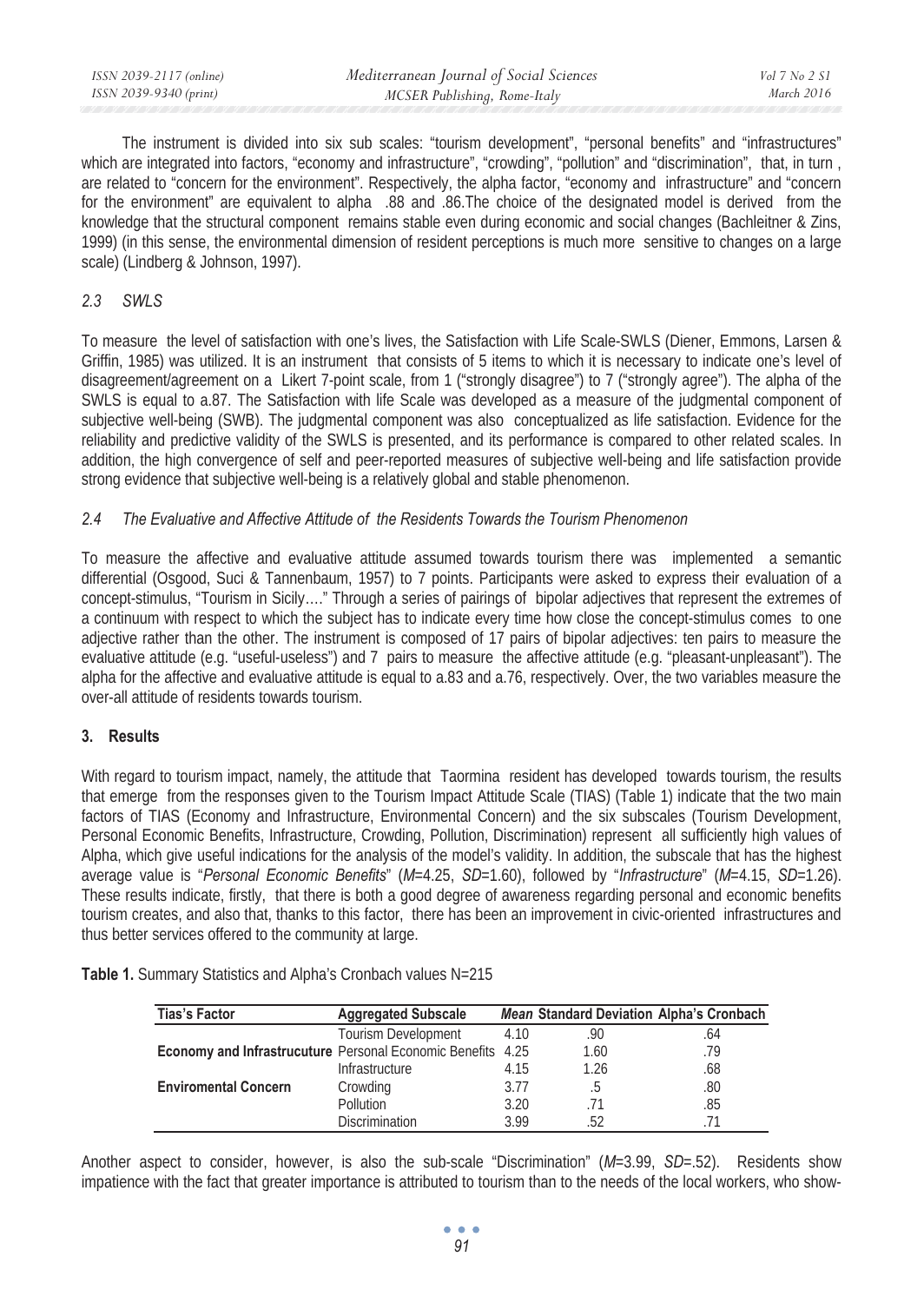on one hand- a desire to be taken more into account, while residents seem to recognize that, thanks to tourism, there indeed exist benefits, as can be seen from the responses to the item, "*Tourism promotes events and occasions for entertainment which I can also take advantage of " (M=4.14, SD=.98). Also, the "t" test for independent samples showed* that more women ( $M=4.19$ ,  $SD=.99$ ) than men ( $M=4.00$ ,  $SD=.77$ ,  $t^{(213)}=1.47$ ,  $p<.05$ ) believe that tourism is important for the economic development of the community, therefore supporting Hypothesis 1. The taxpayer declaring an income of over 70,000 Euro confirms willingness to pay more taxes to support the development of tourism F (7.763) df=2; p<.001, while those with an income ranging from 30,000 to 70,000 Euro declare that they would like tourism to become the main economic investment F (26.308) df = 2; p<.001, and that it would provide more jobs for the local population F (5.186)  $df=2$ ; p .007. Another interesting finding relates to the professions: the unemployed worker feels significantly more than others that the growth of tourism has fostered an increase in prices F (6.142) df= 6:  $p$ <.001. This result can be interpreted by referring to the fact that- compared to other resorts in Italy- Taormina has higher prices for consumers because a significant part of its tourist business is tied to a "target" figure, certainly not mass tourism, and this leads to a contradiction in terms of economic opportunities for those who are unemployed and live in the area, therefore supporting Hypothesis 2. Finally, whoever is part of an age group ranging from 35 to 44 years of age significantly believes that, "Tourists are precious." F (25,048) df=  $4$ ; p< .001.

With regard to the scale of life satisfaction (SWLS; Graph 1.), the subjective judgement emerges from the comparison between the reality of one's own life and the standard of reference data referring to one's ideals (Diener, Emmons, Larsen & Griffin, 1985). The results (Graph 1.) indicate that the item with the highest average value is, "So far I have gotten the important things I want in life" (M=4.56, SD=1.40), while the item that has the lowest average value is, "In most ways, my life is close to my ideal." (M=2.83, SD=.35). Regarding the analysis of the differences for life satisfaction in the context of perceived socio-demographic variables, results show that those who have a post-graduate academic qualification derive greater life satisfaction (measurable in the answers given to all items) compared to those who have inferior level academic titles (significant results in all respects univariate effects Fs (31.754), df= 3; p<.001); while those who work as "freelance" express beliefs that - in many ways- their lives are as close to an ideal (significant results in all respects univariate effects Fs (7.508) df= 6; p<.001), and that their life conditions are excellent [F (27.810)  $df = 6$ ; p<.001]. Besides this, those whose ages range from 45 to 54 years show in all items greater life satisfaction than the others (significant results in all respects, univariate effects Fs (18.686) df=4;  $p<$  .001), as well as those who have an income over 70,000 Euro (significant results in all respects univariate effects Fs (19.803) df=2; p<.001). These results suggest that the economic and professional components substantially affect the perception of greater satisfaction with their lives, supporting Hypothesis 3.

**Graph 1.** Means Value SWLS scale



As one can see in Table 2, which shows the descriptive statistics and correlations, the relationship is significant for all three construct (the over-all attitude of residents towards tourism, life satisfaction and perceived impact of tourism from POV of residents) The stronger relationship is expressed by the TIAS ( $r = .50$ ) with the overall attitude towards tourism as expressed by the resident. This indicates that there is a connection between the a priori attitude that one assumes towards tourism and the impact that the tourist phenomenon has on one's life, supporting Hypothesis 4.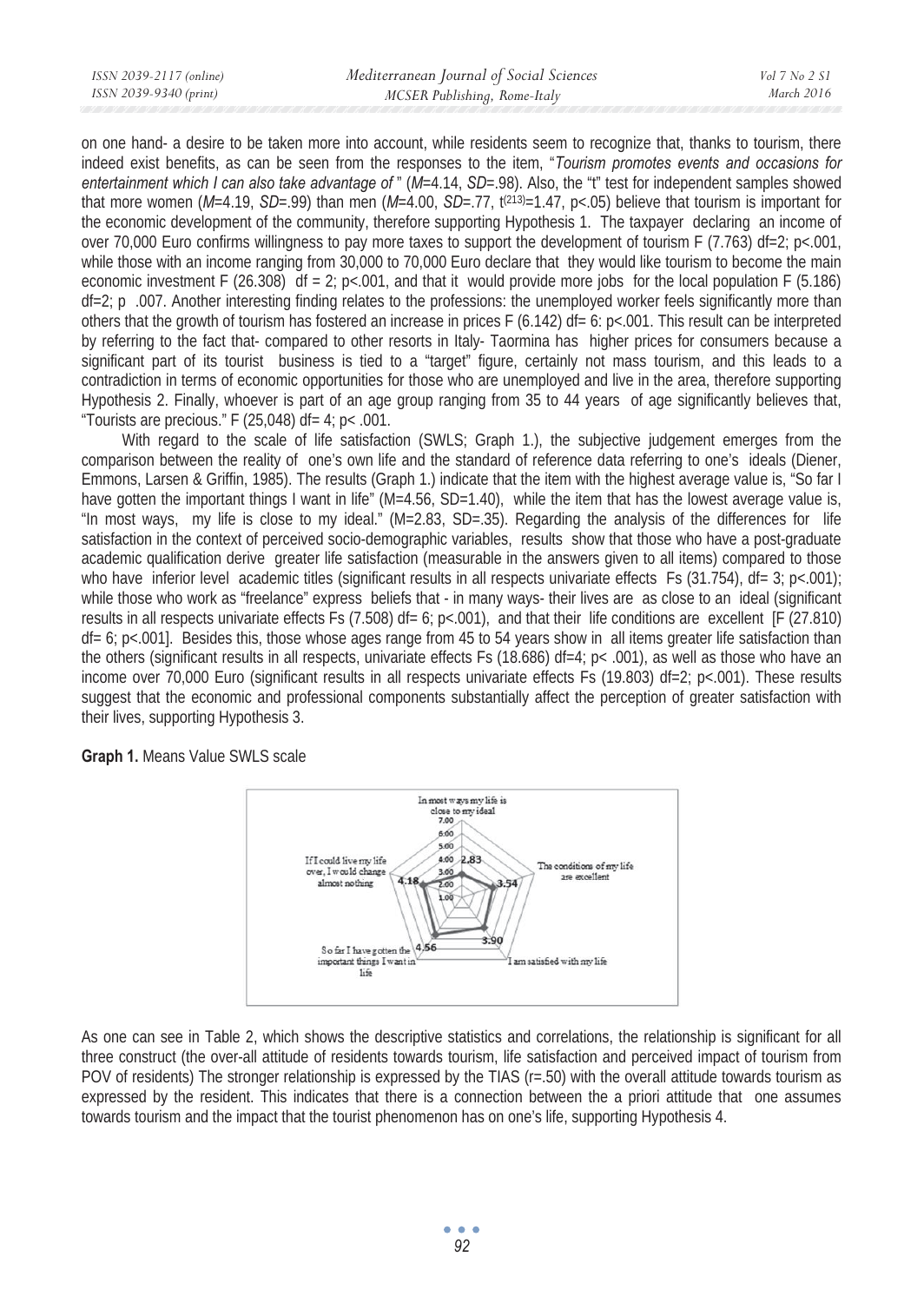| <b>Table 2.</b> Descriptive statistics and correlations of aggregated data Sample size N=215 **(** p <.001) |  |  |
|-------------------------------------------------------------------------------------------------------------|--|--|
|-------------------------------------------------------------------------------------------------------------|--|--|

| <b>Variables</b>                          | SD        |                                   |          |  |
|-------------------------------------------|-----------|-----------------------------------|----------|--|
| <b>1. ATTITUDE TOWARDS GLOBAL TOURISM</b> | 4.01 0.78 |                                   |          |  |
| 2. SWLS                                   |           | $3.83$ 1.25 $0.47**$              |          |  |
| 3. TIAS                                   |           | $3.91 \quad 0.62 \quad 0.50^{**}$ | $0.24**$ |  |

In Table 3 and the graph below there are shown the values obtained through the process of mediation by Baron and Kenny (1986), the Hypothesis (4) provided that the perception by the resident on the effective impact of tourism was positively correlated with the "over-all attitude towards the tourist phenomenon.". The results support the hypothesis  $(B=.50; R^2=.25; p<.001)$ . These results are in line with Hypothesis 5, which provides that life satisfaction acts as a mediator between the global attitude towards tourism and perceived impact of tourism as seen by residents. On the basis of the procedure used (Baron & Kenny, 1986) to confirm the meditation, the perception of the tourism's impact must provide for the satisfaction of life and the relationship between this perception and the global attitude towards tourism, which must be drastically reduced. The results presented in the Table show that: (a) the TIAS predicts the global attitude towards tourism  $(\beta = .50; R^2 = .25; p < .001)$ ; (b) the TIAS predicts life satisfaction  $(\beta = .24; R^2 = .06; p < .001)$ ; (c) the effect of the perception of the impact of tourism on the attitude overall is reduced after controlling for life satisfaction ( $\beta = .66$ ;  $R^2 = 63$ ;, p<.001; indirect effect=.62; p<.001). The test bootstrap (Hayes, and Preacher, 2014; Hayes, 2009; Hayes, & Preacher, 2014) carried out in 2000 bootstrap samples, with a confidence interval of 95% Monte Carlo parametric bootstrap, indicating that there is a partial mediation (Lower limit = .243; Upper limit = .061;  $z = .050$ ,  $p < .001$ ), also, the results of the Sobel test (Sobel, 1982, 1986) indicate that the reduction of the regression coefficient is significant ( p=.027). The results suggest that there is average life satisfaction compensates in part for the relationship shown between TIAS and Attitude Toward Global by the residents of Taormina.

**Table 3.** HLM models of mediation using a 3-step procedure derived from Baron and Kenny (1986); SWLS as mediator of Attitude Toward Global and TIAS (\* *p* <.001; \*\* *p* <.05))

| Variable                             | Dependent                                                                                                                                                                                                                                                                                                                                                                   | <b>Mediator</b> |
|--------------------------------------|-----------------------------------------------------------------------------------------------------------------------------------------------------------------------------------------------------------------------------------------------------------------------------------------------------------------------------------------------------------------------------|-----------------|
| Step1                                | β                                                                                                                                                                                                                                                                                                                                                                           | β               |
| TIAS - Attitude Toward Global        | $.50*$                                                                                                                                                                                                                                                                                                                                                                      |                 |
| $R^2 = .25$                          |                                                                                                                                                                                                                                                                                                                                                                             |                 |
| Step2                                |                                                                                                                                                                                                                                                                                                                                                                             |                 |
| TIAS - SWLS                          | $.24*$                                                                                                                                                                                                                                                                                                                                                                      |                 |
| $R^2 = .06$                          |                                                                                                                                                                                                                                                                                                                                                                             |                 |
| Step3                                |                                                                                                                                                                                                                                                                                                                                                                             |                 |
| TIAS - SWLS - Attitude Toward Global | $.66***$                                                                                                                                                                                                                                                                                                                                                                    | $.62*$          |
| $R^2 = .63$                          |                                                                                                                                                                                                                                                                                                                                                                             |                 |
|                                      |                                                                                                                                                                                                                                                                                                                                                                             |                 |
| <b>SWLS</b><br>BEZA ***              | $\begin{picture}(180,10) \put(0,0){\vector(1,0){10}} \put(15,0){\vector(1,0){10}} \put(15,0){\vector(1,0){10}} \put(15,0){\vector(1,0){10}} \put(15,0){\vector(1,0){10}} \put(15,0){\vector(1,0){10}} \put(15,0){\vector(1,0){10}} \put(15,0){\vector(1,0){10}} \put(15,0){\vector(1,0){10}} \put(15,0){\vector(1,0){10}} \put(15,0){\vector(1,0){10}} \put(15,0){\vector($ |                 |



**Figure 1.** Summary of the support found for the research hypotheses (the values are the mixed-models regression estimates (Note:  $p < 0.05$  and  $\frac{***}{p} < 0.001$ ).

## **4. Discussion**

The overall objective of the study was to verify the attitude of the residents of Taormina regarding the tourism phenomenon in the light of a series of psychological and socio-economic variables. Specifically, in addition to showing the influence of the independent variables mentioned, the goal was to identify the attitudes expressed by residents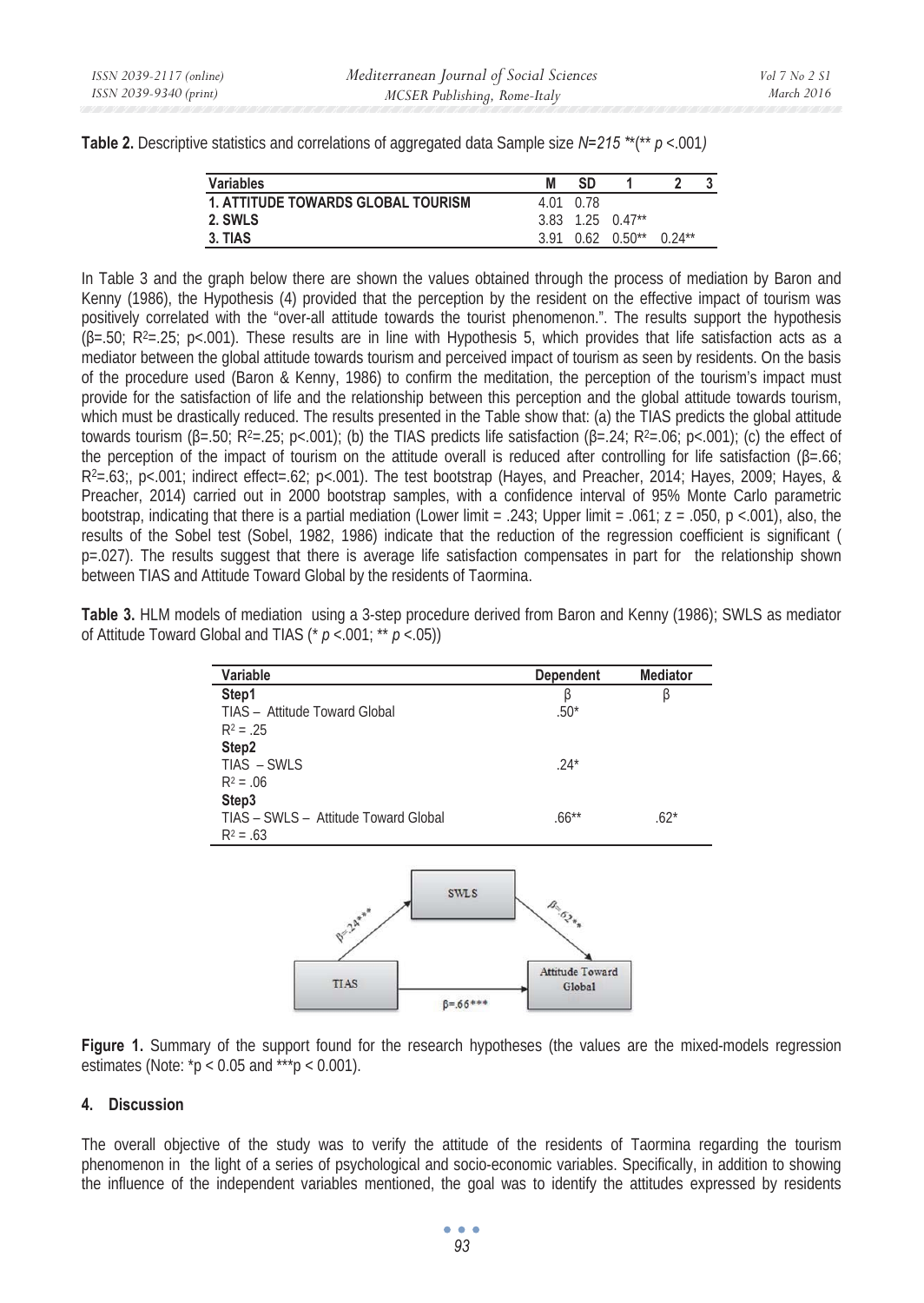| ISSN 2039-2117 (online) | Mediterranean Journal of Social Sciences | Vol 7 No 2 S1 |
|-------------------------|------------------------------------------|---------------|
| ISSN 2039-9340 (print)  | MCSER Publishing, Rome-Italy             | March 2016    |

towards tourism, the perception of the impact of tourism on the resident, and if the relationship between the two constructs is can be mediated in the resident's expressed sense of life satisfaction.

As regards the influence of the socio-economic independent variables, residents with higher income are indicated as showing a more favorable attitude in reaction to the impact of tourism, rendering this a confirmation of the results obtained in literature (Lankford & Howard, 1994). The economic level also affects the satisfaction experienced in one's own life, along with the level of employment and academic titles. This means that with perceived higher income, greater academic accomplishment and professional autonomy, there is a consequent increment in life satisfaction (Santisi, Platania & Paolillo, 2013; Platania, 2010; Platania & Santisi, 2015).

With respect to attitudes regarding the tourist figure and the values inherent in life satisfaction, for the first time in literature it is the latter that is considered as a possible precursor, and not simply a consequence of the impact of tourism on the quality of life of residents: in fact, the results highlight the importance that the resident contributes to the touristic and economic development of the community (in this case, of course, Taormina), historically considered as a tourist destination of excellence. Besides this, it is clear that citizen involvement is needed in the planning of services, especially because of the concrete impact that tourist development creates (Gursoy, Chi & Dyer, 2010).

It is therefore necessary, first of all, to preserve from criteria of environmental, economic and social concerns, the community's cohesion and its inhabitants quality of life; also taking into consideration that in most cases only the residing local citizenry can understand the real value that tourism can assume in their community (Harrill, 2004; Pilato, Platania & Rizzo, 2015). On the other hand, it is equally important to intervene on perceptions of this phenomenon and the attributions of values implicit in this attitude. Regarding the relationship between the over-all attitude towards tourism and TIAS, we can see that there is a positive, correlative relationship, which makes one presume that the antecedent, subjective attitude expressed by residents (that is, certain beliefs regarding the phenomenon, affecting the perception of the impact of tourism in resident and tourist-resident relations as defined in this paper), can positively confirm previous studies, (Teye, Sönmez & Sirakaya, 2002; Gursoy & Rutherford, 2004). Finally, as mediator for the effect of life satisfaction, this element affects tourists residing in the community, therefore casting an influence determined by conceptions related more to one's own personal development and cultural identity rather than a solely objective assessment of the tourist phenomenon, as already shown by related research (Nawijin & Mitas, 2012).

In other words, the results of this study make it clear that support of tourist development as part of local community involvement is also developed taking into consideration the impact that may involve psychological determinants, and this factor can also affect attitudes, a sense of community acceptance, and its quality of hospitality.

This document is restricted in some aspects. Only residents were included in this study, but it can be interesting to study the perception of tourism impact of tourists residents. Study has only detected the tourism impact perception by residents, but does not analyze the relationship between tourist and resident. In addition, the repute the research is only a case study, it is difficult to generalize findings to other settings. Research should also focus on monitoring perceptions and attitudes of residents above Taormina time, in order to better identify how changes in the flow of tourism, the development policies and social economic situation in general affects residents perceptions and attitudes toward tourism.

Research provides the basis for a reflection on possible future actions concerning the promotion and sensitization of the territory and therefore may be a step toward increased at understanding of the industry and, ultimately, greater support of the benefits to a community. This is all the more important where the context of economic and politicalinstitutional references (in our case, Sicily) should be characterized as a driving force to obtain results rather than only an obstacle to overcome in promoting tourism.

(Platania, Ramaci & Santisi, 2011).

## **References**

Allen L.R., Long P.T., Perdue L.L., Kieselbach S. (1988). The impacts of tourism development on resident's perception of community life, Journal of Travel Research, 27, 16-21.

Almeida-Santos, C., Buzinde, C. (2007). Politics of identity and space. Representational dynamics. Journal of Travel Research, 45 (3), 322–332.

Andereck K.L., Nyaupane G.P. (2011). Exploring the Nature of Tourism and Quality of Life Perceptions among Residents. Journal of Travel Research, 50 (3), 248-260.

Andriotis, K., Vaughan, R. (2003). Urban residents´ attitudes toward tourism development: The case of Creta. Journal of Travel Research, 42 (2), 172–185.

Ap, J., Crompton, J. L. (1993). Residents' Strategies for Responding to 1991. Tourism Impacts. Journal of Travel Research, 23, 47–50.

Apostolopoulos Y., Leontidou L., Loukissas P. (2014). Mediterranean Tourism: Facets of Socioeconomic Development and Cultural Change. London: Routledge.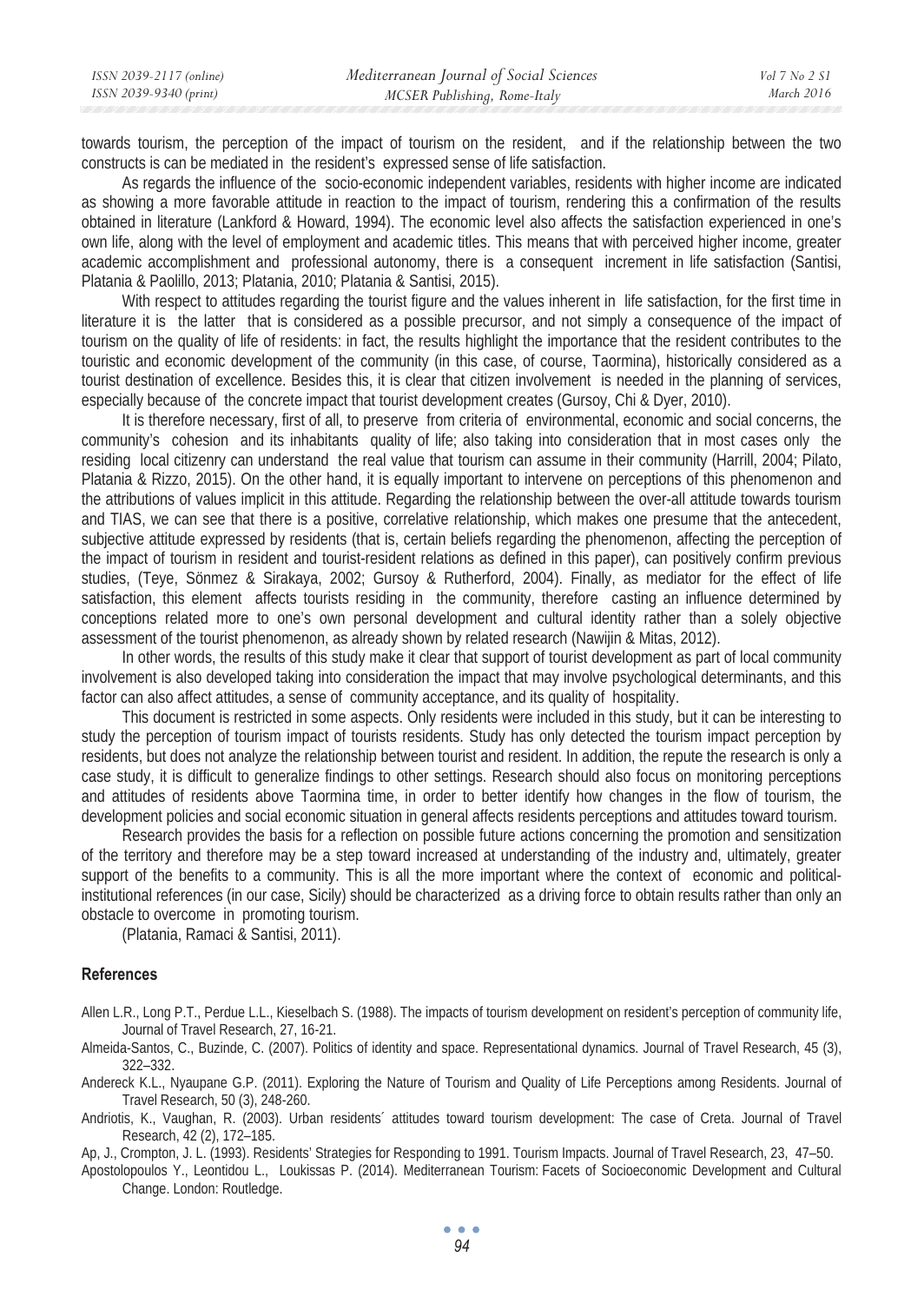Arbuckle, J. L., Wothke, W. (1999). AMOS 4.0 user's guide. Chicago (IL): Small Waters.

- Bachleitner R., Zins A.H. (1999). Cultural Tourism in Rural Communities: The Residents' Perspective, Journal of Business Research, 44 (3), 199-209.
- Baron, R.M., Kenny, D.A., (1986). The moderator-mediator variable distinction in social psychological research: Conceptual, strategic, and statistical considerations. Journal of Personality and Social Psychology 51 (6), 1173–1182.
- Butler, R. W. (1975). Tourism as an Agent of Social Change, in Proceedings of the International Geographical Union's Working Group on Geography of Tourism and Recreation, September 1974, Dept. of Geography, ed., Trent University, Peterborough, Ontario, pp. 85-90.
- Butler, R. W. (1980). The Concept of a Tourist Area Cycle of Evolution: Implications for Management of Resources. Canadian Geographer, 24 (1), 5–12.
- Brunt. P., Courtney P. (1999). Host Perceptions of Sociocultural Impacts, Annals of Tourism Research, 26, 493–515.
- Canan, P, Hennessy M. (1989). The growth machine, tourism, and the selling of culture. Sociological Perspectives, 32, (2), 227- 43.
- Carmichael, B. A. (2006). Linking Quality Tourism Experiences, Residents' Quality of Life, and Quality Experiences for Tourists, in Jennings, G., Nickerson, N.P, Quality Tourism Experiences, Burlington, MA: Elsevier Butterworth-Heinemann.
- Diener, E. (1984). Subjective well-being. Psycho logical Bulletin, 95, 542-575.
- Diener, E., Emmons, R. A., Larsen, R. J. & Griffin, S. (1985). The Satisfaction With Life Scale. Journal of Personality Assessment, 49, 71-75.
- Dogan, H. (1989). Forms of Adjustment: Socio-Cultural Impacts of Tourism. Annals of Tourism Research, 16 (2), 216–236.
- Doxey, G. V. (1975). A Causation Theory of Visitor-Resident Irritants: Methodology and Research Inferences, in Proceedings of the 6th Annual Conference of the Travel Research Association, Travel Research Association ed., Travel Research Association, San Diego, CA., 195-198.
- Draper, J. K., Woosnam M., & Norman, W. C. (2011). Tourism Use History: Exploring a New Framework for Understanding Residents' Attitudes toward Tourism. Journal of Travel Research, 50 (1), 64-77.
- Filep, S., Deery, M. (2010). Towards a Picture of Tourists' Happiness. Tourism Analysis, 15 (4), 399-410.
- Getz, D. (1986). Models in Tourism Planning. Tourism Management, 7 (1), 21-32.
- Getz, D. (1994). Residents' attitudes towards tourism: A longitudinal study of Spey Valley, Scotland. Tourism Management, 15, (4), 247- 58.
- Gursoy, D., Chi C., Dyer P. (2010). Locals' Attitudes toward Mass and Alternative Tourism: The Case of Sunshine Coast, Australia. Journal of Travel Research, 49 (3), 381-94.
- Gursoy, D., Rutherford, D.G. (2004). Host attitudes toward tourism: An Improved Structural Model, Annals of Tourism Research, 31 (3), 495–516
- Harrill, R., Potts, T. D. (2003). Tourism planning in historic districts: Attitudes toward tourism development in Charleston. Journal of the American Planning Association, 69 (3), 233-44.
- Harrill, R. (2004). Residents' Attitudes toward Tourism Development: A Literature Review with Implications for Tourism Planning, Journal of Planning Literature, 18 (3), 251-66.
- Huh, C., Vogt, C. (2008). Changes in Residents' Attitudes toward Tourism over Time: A Cohort Analytical Approach. Journal of Travel Research, 46 (4), 446-55.
- Ishikawa, N., Fukushibe, M. (2006). Who expects the municipalities to take initiative in tourism development? Residents´ attitudes of Amami Oshima Island in Japan. Tourism Management, 28, 461–475.
- Jurowski, C. (1998). A study of community sentiments in relation to attitudes toward tourism development. Tourism Analysis, 3, 17-34.
- Lankford, S. V., Howard, D. R. (1994). Developing a Tourism Impact Attitude Scale. Annals of Tourism Research, 21 (1), 121–139.
- Lindberg, K., Johnson, R. L. (1997). Modeling resident attitudes toward tourism. Annals of Tourism Research, 24(2), 402-424
- Lepp, A. (2007). Residents´ attitudes towards tourism in Bigodi village, Uganda. Tourism Management, 28, 876–885.
- Maeran, R. (2004), Psicologia e turismo, [Psychology and Tourism ] Roma-Bari: Laterza.
- Martin, B., McGuire, F. & Lawrence, A. (1998). Retirees' attitudes toward tourism: Implications for sustainable development. Tourism Analysis, 3 (1), 43-51.
- McCool, S. F., Steven R. M. (1994). Community attachment and attitudes toward tourism development. Journal of Travel Research, 32 (2), 29-34.
- McGehee, N. G., Andereck K., L. & Vogt, C. (2002). An examination of factors influencing resident attitudes toward tourism in twelve Arizona communities. http://www.ttra.com (accessed August 22, 2003).
- McGehee, N., Andereck, K. (2004). Factors predicting rural residents´ support of tourism. Journal of Travel Research, 43 (2), 131–140.
- McNaughton, D. (2006). The 'Host' as Uninvited 'Guest': Hospitality, Violence and Tourism. Annals of Tourism Research, 33 (3), 645- 665.
- Nawijn, J., Mitas. (2012). Resident Attitudes to Tourism and Their Effect on Subjective Well-Being: The Case of Palma De Mallorca, Journal of Travel Research, 51 (5), 531-41.
- Nepal, S. (2008). Residents' Attitudes to Tourism in Central British Columbia, Canada. Tourism Geographies, 10 (1), 42-65.
- Oktay D.(2006). How can urban identity and Sustainability? Evaluations on Taormina (Sicily) and Kirenya (north Cyprus), Web Journal on cultural patrimony- webjournal.it 07/2006; 1(2).
- Osgood, C., Suci, G. & Tannenbaum, P. (1957). The Measurement of Meaning. Urbana (IL): University of Illinois Press.
- Perdue, R. R., Long, P., T., Allen, L. (1990). Resident support for tourism development. Annals of Tourism Research, 17, (4), 586 99.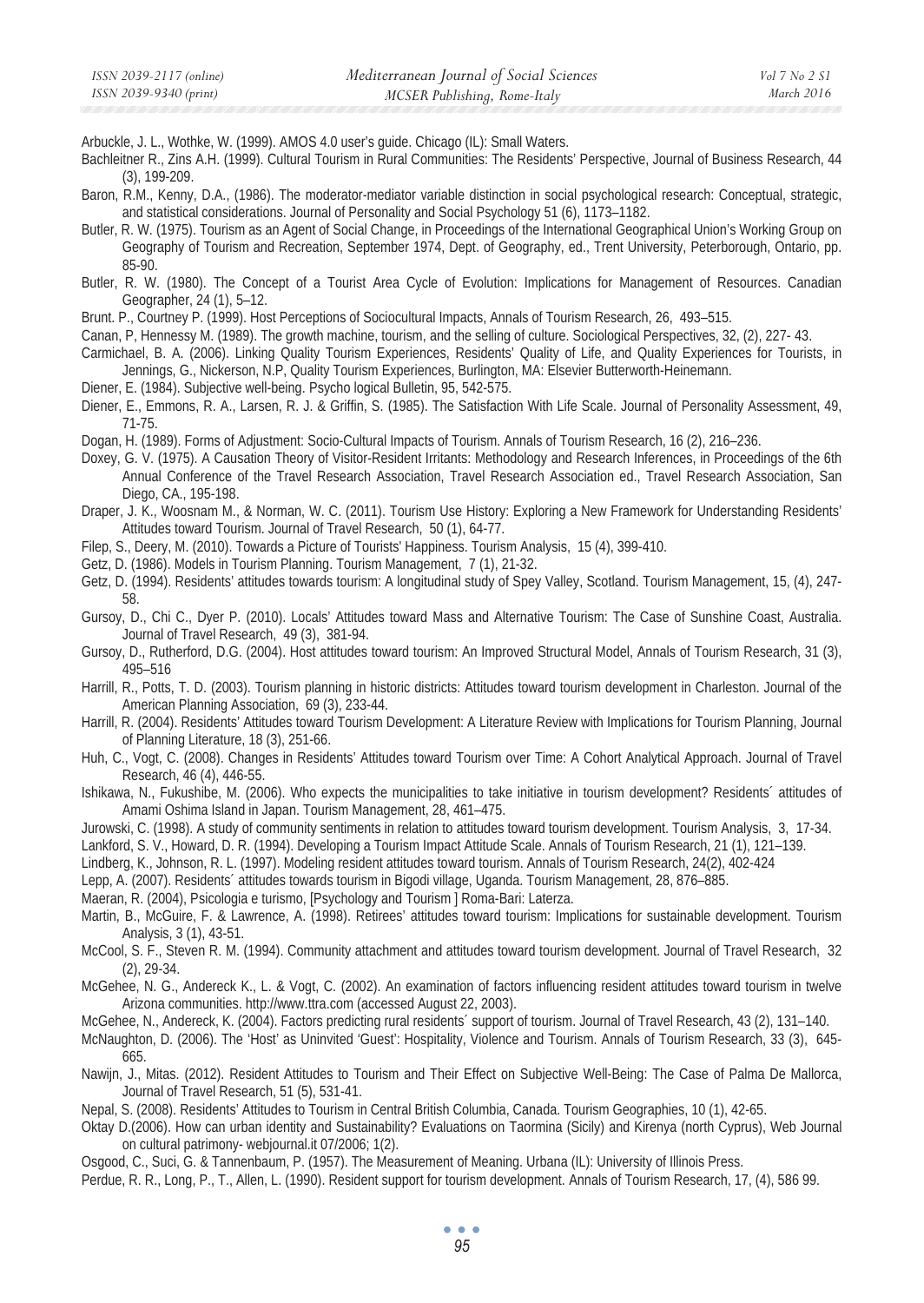- Pizam, A. (1978). Tourism's impacts: The social costs of the destination community as perceived by its residents. Journal of Travel Research, 16 (4), 8-12.
- Platania, M. (2014). Trade advantage of Italian industrial districts: Persistence and change Regional and Sectoral Economic Studies, 14 (2), 39-52. http://www.scopus.com/inward/record.url?eid=2-s2.084918577455&partnerID=40&md5=5276e889039e8b4b57ec82e f3df8eb1
- Pilato, M., Platania, M., Rizzo, M. (2015). The value of country of origin in the consumption. Results of a survey on Sicilian products Quality - Access to Success, 16, 150-157.http://www.scopus.com/inward/record.url?eid=2-s2.084939460999&partnerID=40& md5=9fe68a1595a31fe3a62b145a84c2eee3
- Platania, M., & Privitera, D. (2006). Typical products and consumer preferences: The "soppressata" case. British Food Journal, 108(5), 385-395.
- Platania S., (2013). Marketing territoriale e valorizzazione del prodotto tipico locale: una ricerca nel contesto siciliano [Territorial marketing and enhancement of the local product: a search in the context Sicilian]. In: Annali della facoltà di Scienze della formazione, Università degli studi di Catania, 12 (2013), 133-145, ISSN 2038-1328 / EISSN 2039-4934, 7 http://dx.doi.org/10. 4420/unict-asdf.12.2013.8
- Platania S., Santisi G., (2015). Use of Alternative and Complementary Medicine by Old Italians Adults: The Determinant of Choice. In Open Journal of Social Sciences, 3, 293-299. http://dx.doi.org/10.4236/jss.2015.37042.
- Platania S., Ramaci T., Santisi G. (2011). La motivazione alla scelta turistica in Sicilia: un confronto tra la percezione del turista e quella del portatore di interesse locale [The motivation tourist choice in Sicily: a comparison between the perception of the tourist and that of the bearer of local interest]. In TURISMO E PSICOLOGIA, 1, ISSN: 2240-0443- Padova University Press
- Platania S., Santisi G., (2014). Luxury tourism e processi cognitivi di scelta della struttura turistica: un contributo di ricerca nel territorio siciliano [Luxury tourism and cognitive processes of choice of the tourist: a contribution to research in Sicily]. In Psicologia e Turismo, 1, pp. 1-11, ISSN: 2240-0443- Padova University Press, http://dx.doi.org/10.14658/tp-2014-1.
- Platania, S., (2010). Comportamenti di consumo e costruzione di nuove identità: la valenza cognitiva del brand equity [Consumer behavior and the construction of new identities: the cognitive value of brand equity], in Annali Facoltà di scienze della Formazione, Università degli Studi di Catania, 7 (2008), 191-221. ISSN 2038-1328 / EISSN 2039-4934 http://dx.doi.org/10.4420/ unict-asdf.7.2008.10
- Roccuzzo T.(2001).Taormina l'isola del cielo. Come Taormina divenne Taormina [Taormina the island in the sky. Taormina became Taormina]. Catania: Maimone.
- Ryan, C., Cave, J. (2005). Structuring destination image: A qualitative approach. Journal of Travel Research, 44 (2), 143–150.
- Rasoolimanesh S.M., Jaafar M., Kock, N. Ramayah T.(2015). A revised framework of social exchange theory to investigate the factors influencing residents' perceptions, Tourism Management Perspectives, 16, 345-355.
- Santisi G., Platania S. (2014). Il rapporto tra il consumatore e il mass marketing brand: la determinante di scelta del centro commerciale [The relationship between the consumer and the mass marketing brand: the determinant of choice of shopping center]. In Micro & Macro Marketing, XXIII, 3, 461-476. http://dx.doi.org/10.1431/78568, ISBN 978-88-15-24961-6.
- Santisi G., Platania S., Hichy Z. (2014). A lifestyle analysis of young consumers: a study in Italian context. In YOUNG CONSUMERS INSIGHT AND IDEAS FOR RESPONSIBLE MARKETERS 15(1), 94-104, http://dx.doi.org/10.1431/78568.
- Santisi G., Alario M. (2014). L'innovazione nell'impresa artigiana. L'apprendimento organizzativo tra pratiche generative e intersoggettività [The artisan in the enterprise innovation. Organizational learning between generative and intersubjectivity practices], in «Quaderni di ricerche sull'artigianato», 3, 341-362. ISSN 1590-296X. Doi: 10.12830/78773.
- Santisi G, Platania S., Paolillo A. (2013). Sviluppo del territorio e politiche del turismo: la valutazione dell'impatto turistico dal punto di vista dei residenti. [Land development and tourism policies: the assessment of the tourism from the point of view of the residents]. In Turismo e Psicologia, vo1, 106-117, ISSN: 2240-0443- Padova University Press.
- Schalock, R. L. (1996). Quality of Life: Conceptualization and Measurement, 1, Washington, DC: American Association on Mental Retardation.
- Sirakaya-Turk, E., Ekinci, Y. & Kaya A. (2008). An Examination of the Validity of SUS-TAS in Cross-Cultures. Journal of Travel Research, 46 (4), 414-21.
- Sobel, M. E. (1982). Asymptotic Confidence Intervals for Indirect Effects in Structural Equation Models. Sociological Methodology, 13, 290–312.
- Sobel, M. E. (1986). Some New Results on Indirect Effects and Their Standard Errors in Covariance Structure. Sociological Methodology, 16, 159–186.
- Teye, V., Sönmez, S. & Sirakaya, E. (2002). Resident Attitudes toward Tourism Development. Annals of Tourism Research, 29 (3), 668- 688.
- Um S., Crompton J.L., 1987, Measuring resident's attachment levels in a host community. Journal of Travel Research, 26, 27-29.
- Veenhoven, R. (2009). How Do We Assess How Happy We Are? Tenets, Implications and Tenability of Three Theories, in Dutt, A.K., Radcliff, B., Happiness, Economics and Politics: Towards a Multidisciplinary Approach, Cheltenham, UK: Edward Elger, 45-69.
- Vesey, C, M., Dimanche F. (2000). Urban residents' perceptions of tourism and its impacts, Unpublished manuscript, University of New Orleans, LA.
- Wall, G., Mathieson, A. (2006). Tourism: Change, Impacts and Opportunities. Harlow, UK: Pearson.
- Wang, Y., Pfister, R. E. (2008). Residents' Attitudes toward Tourism and Perceived Personal Benefits in a Rural Community. Journal of Travel Research, 47 (1), 84-93.